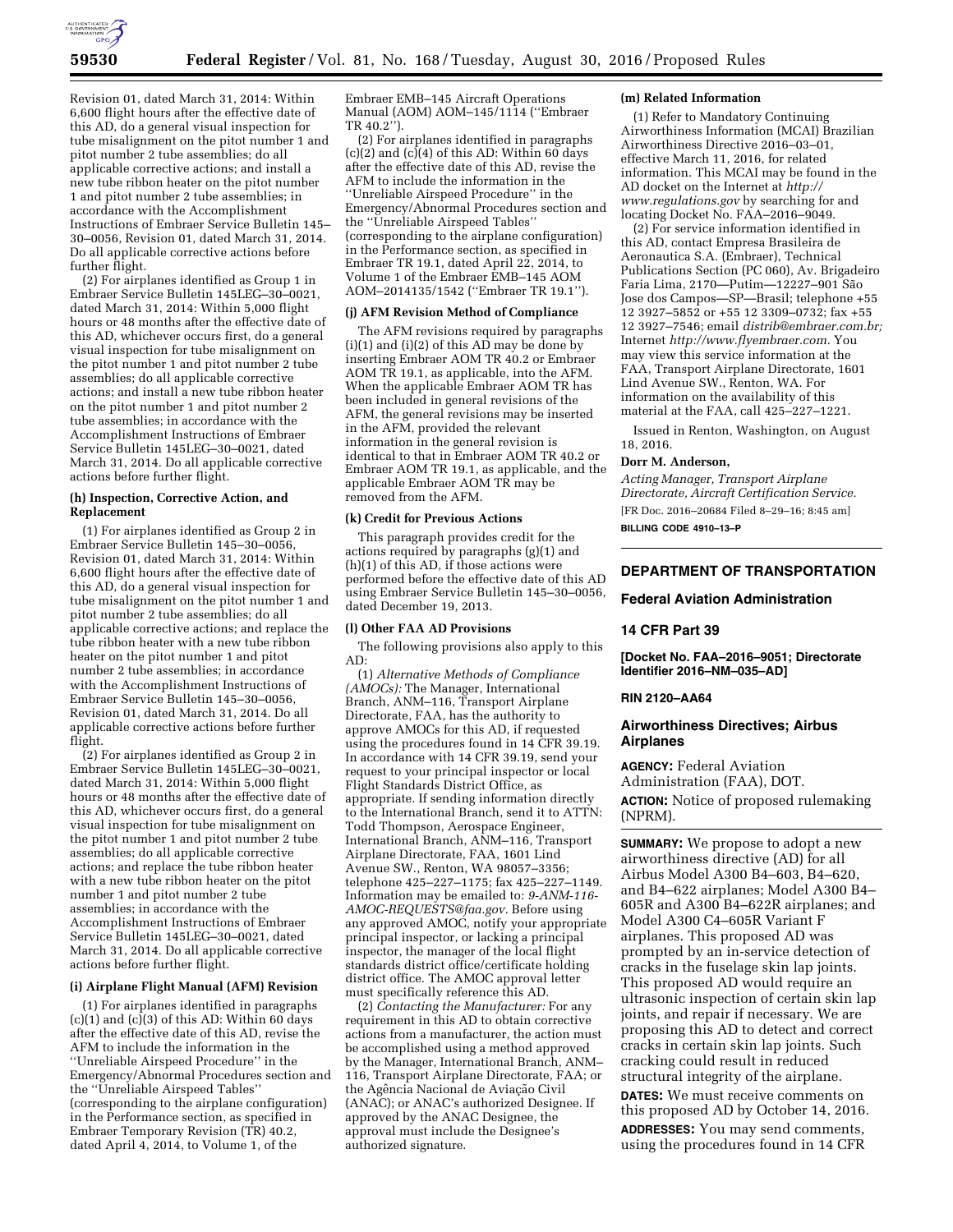11.43 and 11.45, by any of the following methods:

• *Federal eRulemaking Portal:* Go to *[http://www.regulations.gov.](http://www.regulations.gov)* Follow the instructions for submitting comments.

• *Fax:* 202–493–2251.

• *Mail:* U.S. Department of Transportation, Docket Operations, M– 30, West Building Ground Floor, Room W12–140, 1200 New Jersey Avenue SE., Washington, DC 20590.

• *Hand Delivery:* Deliver to Mail address above between 9 a.m. and 5 p.m., Monday through Friday, except Federal holidays.

For service information identified in this NPRM, contact Airbus SAS, Airworthiness Office—EAW, 1 Rond Point Maurice Bellonte, 31707 Blagnac Cedex, France; telephone +33 5 61 93 36 96; fax +33 5 61 93 44 51; email *[account.airworth-eas@airbus.com](mailto:account.airworth-eas@airbus.com)*; Internet *[http://www.airbus.com.](http://www.airbus.com)* You may view this referenced service information at the FAA, Transport Airplane Directorate, 1601 Lind Avenue SW., Renton, WA. For information on the availability of this material at the FAA, call 425–227–1221.

# **Examining the AD Docket**

You may examine the AD docket on the Internet at *[http://](http://www.regulations.gov) [www.regulations.gov](http://www.regulations.gov)* by searching for and locating Docket No. FAA–2016– 9051; or in person at the Docket Management Facility between 9 a.m. and 5 p.m., Monday through Friday, except Federal holidays. The AD docket contains this proposed AD, the regulatory evaluation, any comments received, and other information. The street address for the Docket Operations office (telephone 800–647–5527) is in the **ADDRESSES** section. Comments will be available in the AD docket shortly after receipt.

**FOR FURTHER INFORMATION CONTACT:** Dan Rodina, Aerospace Engineer, International Branch, ANM–116, Transport Airplane Directorate, FAA, 1601 Lind Avenue SW., Renton, WA 98057–3356; telephone 425–227–2125;

fax 425–227–1149; email *[dan.rodina@](mailto:dan.rodina@faa.gov) [faa.gov.](mailto:dan.rodina@faa.gov)* 

#### **SUPPLEMENTARY INFORMATION:**

#### **Comments Invited**

We invite you to send any written relevant data, views, or arguments about this proposed AD. Send your comments to an address listed under the **ADDRESSES** section. Include ''Docket No. FAA–2016–9051; Directorate Identifier 2016–NM–035–AD'' at the beginning of your comments. We specifically invite comments on the overall regulatory, economic, environmental, and energy aspects of this proposed AD. We will consider all comments received by the closing date and may amend this proposed AD based on those comments.

We will post all comments we receive, without change, to *[http://](http://www.regulations.gov) [www.regulations.gov](http://www.regulations.gov)*, including any personal information you provide. We will also post a report summarizing each substantive verbal contact we receive about this proposed AD.

# **Discussion**

The European Aviation Safety Agency (EASA), which is the Technical Agent for the Member States of the European Union, has issued EASA Airworthiness Directive 2016–0557, dated March 18, 2016 (referred to after this as the Mandatory Continuing Airworthiness Information, or ''the MCAI''), to correct an unsafe condition for all Airbus Model A300 B4–603, B4–620, and B4– 622 airplanes; Model A300 B4–605R and A300 B4–622R airplanes; and Model A300 C4–605R Variant F airplanes. The MCAI states:

Prompted by in-service detection on Airbus A300–600 aeroplanes of cracks in certain fuselage skin lap joints, several studies were launched to understand the phenomenon and provide the corrective actions. More recently, new analyses were performed and the results identified that a new area has to be inspected at the skin lap joint below Stringer (STR) 28 at Frame (FR) 72 to FR 76.

This condition, if not detected and corrected, could result in reduced structure integrity of the aeroplane.

To address this unsafe condition, Airbus published Service Bulletin (SB) A300–53– 6184 [dated November 12, 2015] to introduce inspections and applicable corrective actions for the affected areas.

For the reason described above, this [EASA] AD requires repetitive Special Detail Inspections (SDI) of the affected skin lap joint and, depending on findings, accomplishment of applicable corrective action(s) [repairs].

You may examine the MCAI in the AD docket on the Internet at *[http://](http://www.regulations.gov) [www.regulations.gov](http://www.regulations.gov)* by searching for and locating Docket No. FAA–2016– 9051.

# **Related Service Information Under 1 CFR Part 51**

We reviewed Airbus Service Bulletin A300–53–6184, November 12, 2015. The service information describes procedures for an ultrasonic inspection of the skin lap joint below stringer 28 at FR 72 to FR 76, and repair if necessary. This service information is reasonably available because the interested parties have access to it through their normal course of business or by the means identified in the **ADDRESSES** section.

## **FAA's Determination and Requirements of This Proposed AD**

This product has been approved by the aviation authority of another country, and is approved for operation in the United States. Pursuant to our bilateral agreement with the State of Design Authority, we have been notified of the unsafe condition described in the MCAI and service information referenced above. We are proposing this AD because we evaluated all pertinent information and determined an unsafe condition exists and is likely to exist or develop on other products of these same type designs.

# **Costs of Compliance**

We estimate that this proposed AD affects 29 airplanes of U.S. registry.

We estimate the following costs to comply with this proposed AD:

# ESTIMATED COSTS

| Action                | Labor cost                                                                                                                      | Cost per product | Cost on U.S. operators |
|-----------------------|---------------------------------------------------------------------------------------------------------------------------------|------------------|------------------------|
| Ultrasonic inspection | 6 work-hours $\times$ \$85 per hour = \$510 per inspection cycle  \$14,790 per inspection cycle.<br>\$510 per inspection cycle. |                  |                        |

We have no way to determine the costs to do any necessary repairs that would be required based on the results of the proposed inspection. We have no way of determining the number of airplanes that might need these repairs.

### **Authority for This Rulemaking**

Title 49 of the United States Code specifies the FAA's authority to issue rules on aviation safety. Subtitle I, section 106, describes the authority of the FAA Administrator. ''Subtitle VII: Aviation Programs,'' describes in more detail the scope of the Agency's authority.

We are issuing this rulemaking under the authority described in ''Subtitle VII,